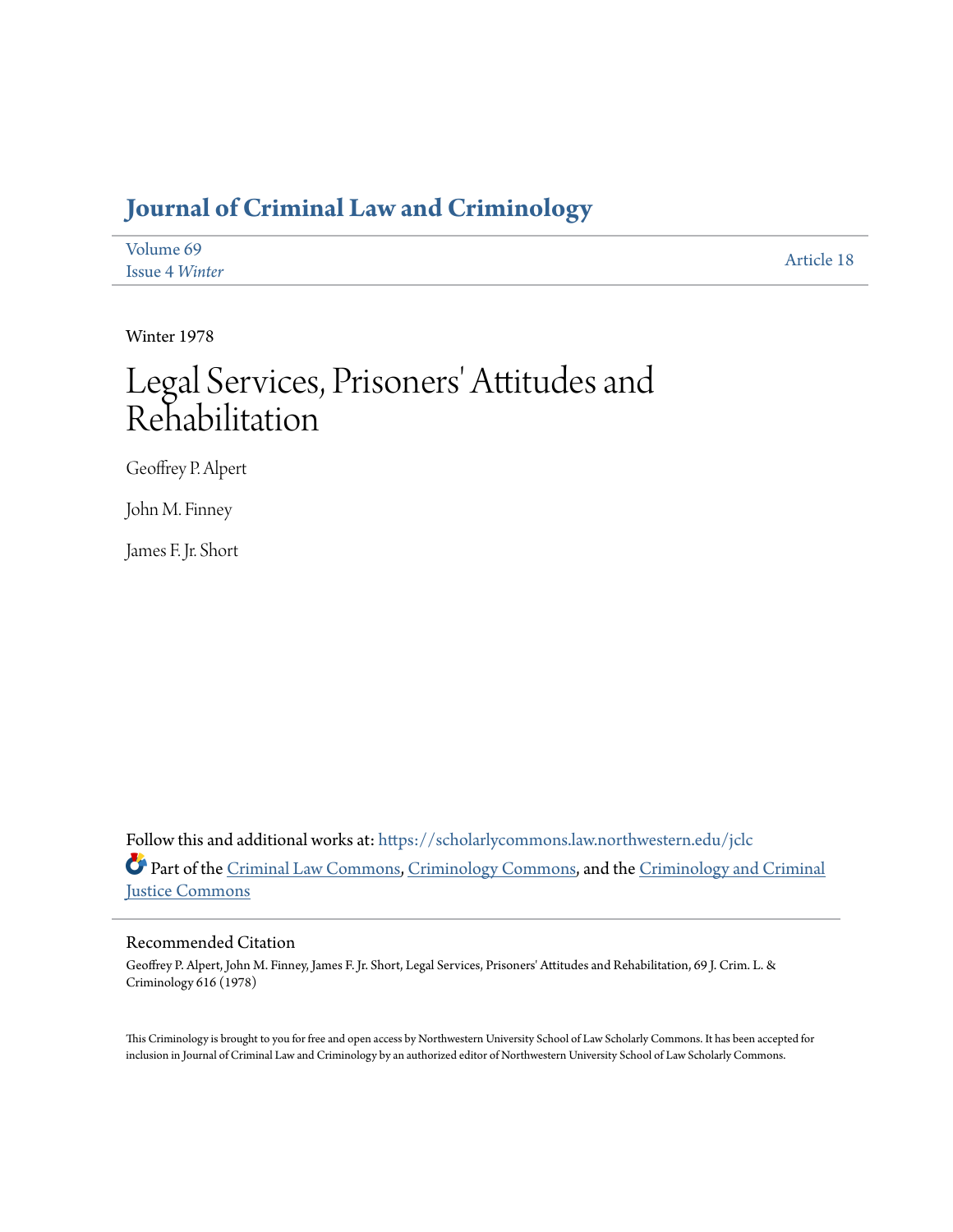### LEGAL SERVICES, PRISONERS' ATTITUDES AND "REHABILITATION"\*

GEOFFREY P. ALPERT,\*\* **JOHN** M. FINNEYt **AND JAMES** F. SHORT, **JR.'"**

The increasing role of law in human affairs has become the subject of intense political and scholarly debate. Much of this debate has focused on "overcriminalization" of behavior and on the mobilization of power to influence lawmaking and its enforcement.<sup>1</sup>

However, experience has shown that power is not limited to these aspects of the law. There is also power in the knowledge of law and in the access to its employment. This is demonstrated **by** the success of legal services to the poor and to other groups historically denied such access.

Upon considering legal services, more is at stake than the principle of equality before the law. At issue are ancient sociological questions about the forces which constitute the social fabric. These are questions, for example, as to the effectiveness of social control **by** means of law, the extent to which legitimacy is granted those who enforce it and the legitimacy of the law itself.

Issues such as these are especially pertinent to one of the last groups to whom legal access has been granted: incarcerated felons. The questions become more urgent as public concern over crime rises and demands for action increase, and as the failure of efforts to "rehabilitate" delinquents and

\* The authors wish **to** thank the Washington State Legal Services Project, the Department of Social and Health Services and its correctional institutions for assistance and cooperation in conducting the research. This research was funded, in part, **by** the Social Research Center of Washington State University. An earlier version of this paper was presented at the American Sociological Association meetings in New York, August **1976.**

\*\* Legal Ombudsman, Lane County District Attorney's Office, Eugene, Oregon; B.A., University of Oregon, **1969;** M.A., University of Oregon, **1970;** Ph.D., Washington State University, **1975.**

t Registrar, University of Puget Sound, Tacoma, Washington; B.A., University of Puget Sound, **1967; M.S.,** University of Wisconsin, **1969;** Ph.D., University of Wisconsin, **1971.**

**ft** Professor of Sociology and Director, Social Research Center, Washington State University; B.A., Denison University, 1947; M.A., University of Chicago, 1949; Ph.D., University of Chicago, **1951.**

*'See* H. **PACKER, THE LimiTs** OF **THE CRIMINAL SANC-TION (1968);** Chambliss, *The State, the Law, and the Definition of Behavior as Criminal* in HANDBOOK **OF CRIMINOLOGY** 7 **(D.** Glaser **ed.** 1974).

criminals is convincingly demonstrated.<sup>2</sup> As a result, there is a great need to study systematically the effects of programs designed to make legal aid available to this group. This article focuses on one such program.

#### **THE WASHINGTON STATE PRISONERS' LEGAL SERVICES PROJECT**

In **1972,** the Washington State Department of Social and Health Services contracted with the Seattle-King County Legal Services Center to provide civil legal assistance to eligible adult residents of all Washington state correctional institutions and their families. The goal of the Prisoners' Legal Services Project was to provide for the legal rights of prisoners and to reduce recidivism.

At the time this research was conducted, six attorneys, three paralegals and a supportive secreterial staff served more than two thousand threehundred inmates incarcerated in the Washington prison system. Formal services offered **by** the project staff included the provision of civil legal assistance, such as the preparation of writs of habeas corpus. The project staff also offered legal assistance to groups within the institutions. For example, legal aid was available to the Resident Governance Council, as well as to groups of prisoners wanting to unionize. Legal aid was also available to prisoners in pre-release classes on **topics** such as consumer protection, landlord-tenant law and other problem areas that ex-convicts and parolees might face. No legal assistance could be provided in matters that generated a fee or that included strictly criminal matters.<sup>3</sup>

Recourse to the Legal Services Project was completely voluntary. **All** prisoners were told about the project at an initial orientation session at the Reception Center. Prisoners who wanted legal assistance then had to file with the project for an interview. **A** request for legal assistance could be made any time an inmate was under the supervi-

**<sup>2</sup>** For an important discussion on rehabilitation, see R. **MARTINSON,** T. **PALMER** *&* **S. ADAMS, REHABILITATION,** RECIDIVISM, **AND** RESEARCH **(1977).**

**<sup>3</sup>**For a more detailed description of the Washington Legal Services Project, see **G. ALPERT, LEGAL** RIGrTS OF **PRISONERS (1978).**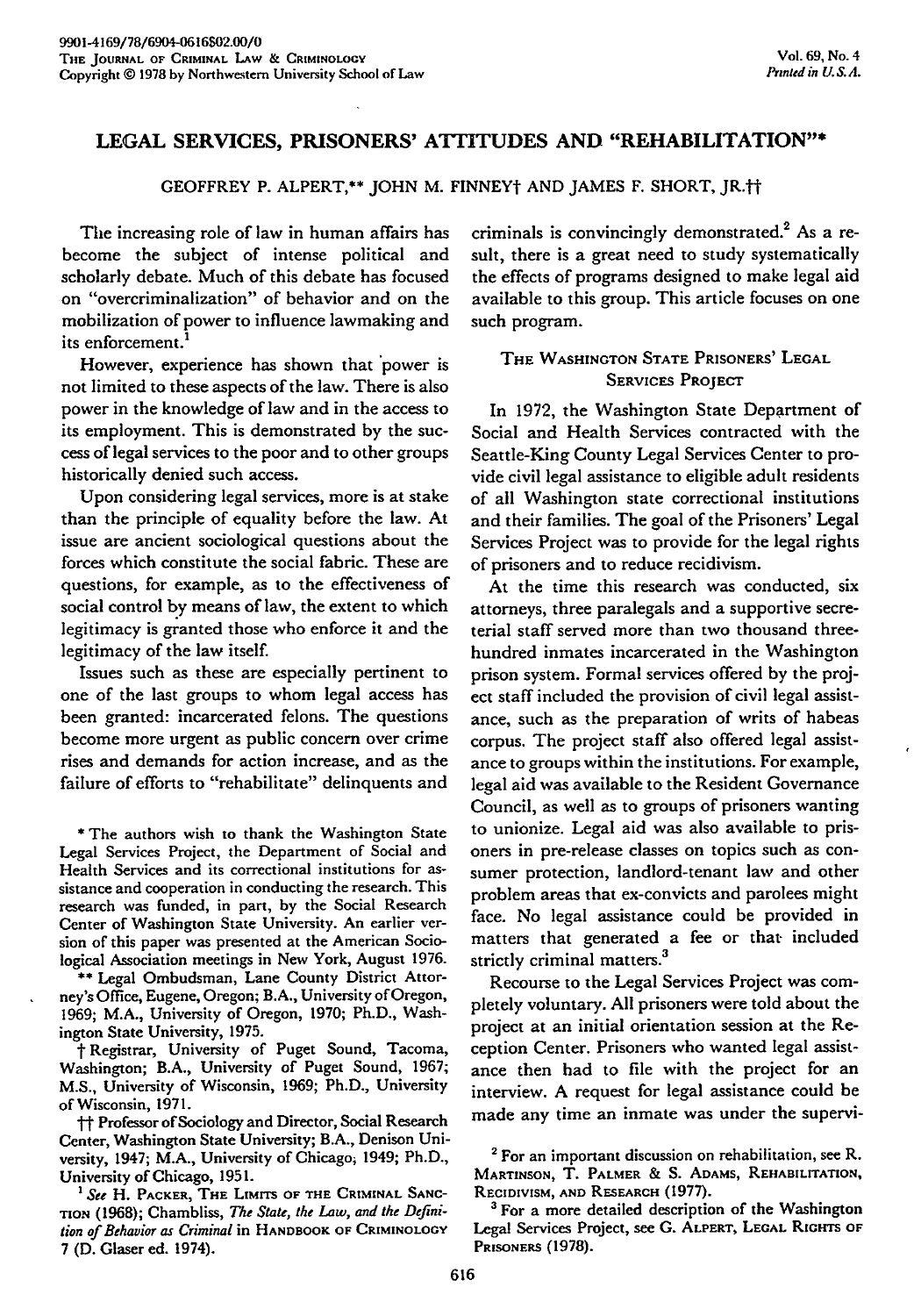sion of the Department of Corrections. During the period studied, prisoners made approximately **1,000** requests to see attorneys. Most of these requests concerned civil cases, family problems and problems created **by** incarceration.<sup>4</sup>

The goal of this research was to explore factors associated with the use of the Legal Services Project, its short-term consequences and the rationale for more long-term impact.<sup>5</sup>

#### *The Study*

Findings reported in this paper concern prisoners' attitudes toward police, the judicial system and the law and lawyers because these issues are related to use of the Legal Services Project. Also studied were such issues as the prisoners' adherence to prison norms, changes brought about by the project and subsequent infractions of institutional rules.6

It is well known that most convicted offenders have unfavorable attitudes toward law and the criminal justice system.7 Little is known, however, about possible changes in prisoners' attitudes or behavior as a result of exposure to a legal services program. Finkelstein reports that prisoners' attitudes toward judges and lawyers were more favorable after exposure to Boston University's Legal Services Project, but he did not obtain any behavioral measures.<sup>8</sup>

4 For a discussion of requests made **by** our cohort of prisoners to the Legal Services Project, see Alpert, Pris*onters' Right of Access to* Courts: *Planning for Legal Aid,* **51** WASH. L. REV. 653, **672 (1976).**

**5** Research on this topic is scant, but observations of persons associated with legal aid programs suggest that they have the effect of removing "festering doubts in cases and may help set a man's sight on rehabilitation rather than revenge." Silverberg, *Law School and Legal Aid Clinics,* **117 U.** PA. L REV. **970, 976 (1969).** Legal intervention on both the formal and informal aspects of prison life are discussed in **J. JACOBS, STATESVILLE:** A **NATURAL HISTORY OF A MAXIMUM SECURITY PRISON (1977). Legal** aid for prisoners has most recently been suggested as an appropriate goal for all states. NATIONAL **ADVISORY** Com-**MISSION ON CRIMINAL JUSTICE STANDARDS AND GOALS,** COURTS **(1973); NATIONAL ADVISORY ComMIssIO, ON** CRIMINAL JUSTICE STANDARDS AND GOALS, CORRECTIONS **(1973). 6 The** rule infractions include all those offenses defined

in Chapter **275-88 WAC, STATE OF WASHINGTON,** Discr-**PLINE IN ADULT CORRECTIONAL INSTITUTIONS (1974).** 

See J. Casper, American Criminal JUSTICE: The De-**FENDANr's PERSPECTrVE (1972); J. CASPER, CRIMINAL** COURTS: THE DEFENDANT'S PERSPECTIVE (1978).

**<sup>a</sup>**The one empirical study of legal services to prisoners presents data indicating pro-social changes in those pris oners seeking legal assistance. See M. FINKELSTEIN, PER**sPEcTIVES ON** PRISON **LEGL** SEavtcss **(1971).**

Adherence to the prison normative system is referred to as "degree of prisonization." Wheeler has suggested that inmates scoring **highly** on this variable serve "as representatives of a rejecting society beyond the walls."<sup>9</sup> Since the provision of legal aid is strictly voluntary, we expected **highly** prisonized subjects to make less frequent use of the legal aid project than less prisonized subjects. In addition, the legal aid experience was expected to lead to lower levels of prisonization, regardless of pre-legal aid prisonization scores.

#### *Data Collection*

Data were gathered in two stages.<sup>10</sup> Socio-demographic data and "pretreatment" attitudinal items were collected during the summer of 1974 (Time 1) from male prisoners committed by Washington superior courts to the Department of Social and Health Services. In February, 1975 (Time 2) subjects were again contacted and interviewed concerning their experience with the legal aid project. "Post-treatment" attitudinal data were also gathered at this time. Official records of institutional infractions later became available.

Every male committed to the Department of Social and Health Services **by** a Washington superior court is received initially at the Washington Corrections Reception Center at Shelton, Washington. During the months of June, July and August **1974,292** men were incarcerated in the Washington Corrections Reception Center. From this **group,** 241 voluntary interviews were secured. As each new set of prisoners was admitted, the senior author would go over the list with the Deputy Superintendent in charge of the Reception Center. **A** total of twenty-seven prisoners were taken off the list **by** the Deputy Superintendent. These administrative rejections related to one or more of the following conditions: **1)** the prisoners were in solitary confinement as a result of disciplinary action or for protective custody; 2) they were awaiting psychiatric evaluation; or **3)** they were in transit

<sup>9</sup> Wheeler, *Socialization in Correctional Communities,* **<sup>26</sup>**

**A&s** Soc. REy. **697 (1961). 10A** Washington Department of Social and Health Services **(D.S.H.S.)** committee reviews all research proposals requiring access to prisoners or their files. This committee is comprised of professionals who review proposals for **1)** methodological competence, 2) significance, **3)** scope of the study and 4) benefits versus costs. Each institution at which research is proposed must be willing to cooperate, including provision of requested facilities. Once a research proposal is approved **by** the institution, it is necessary **to** obtain voluntary consent from each prisoner who is to participate.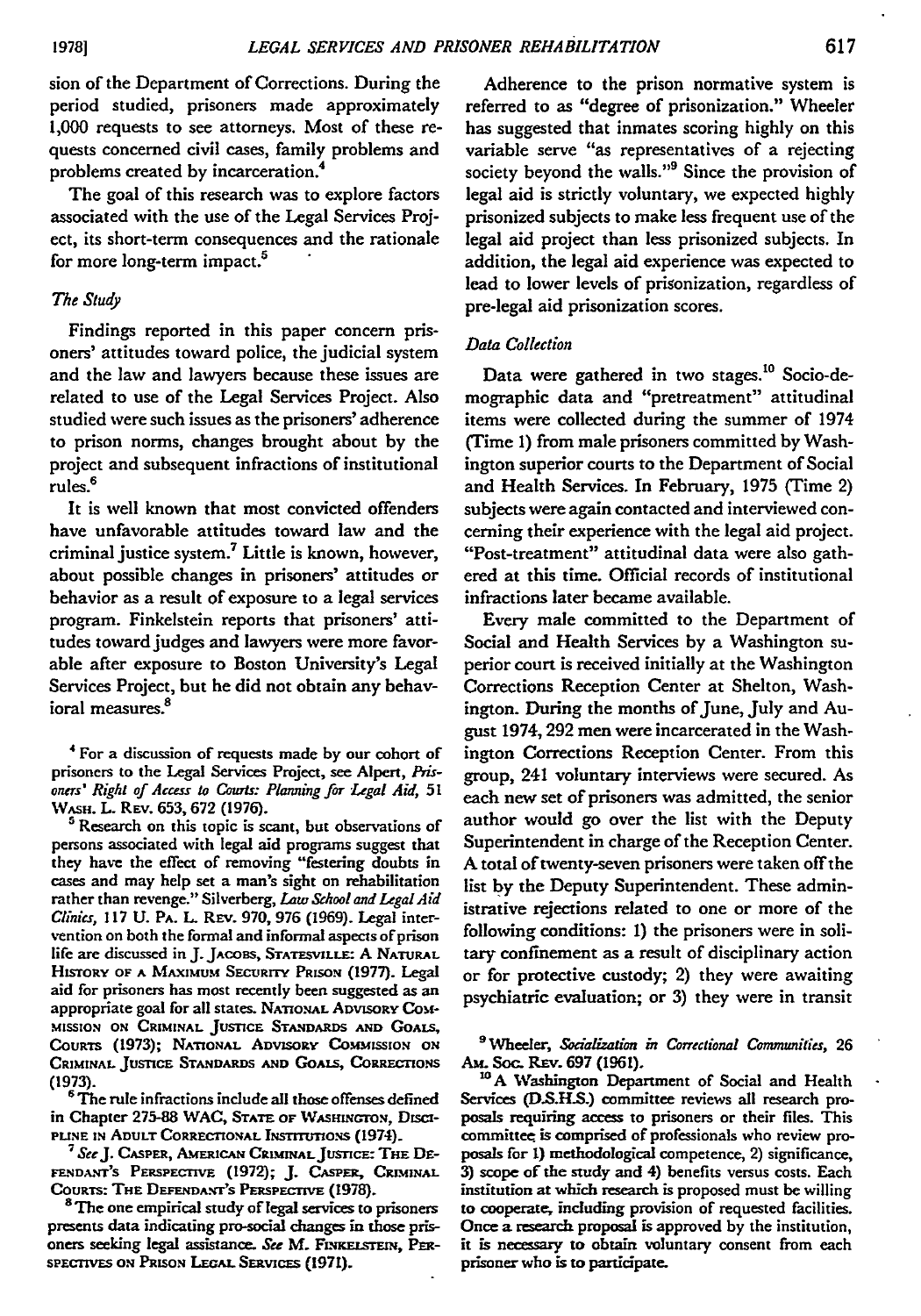*ALPERT, FINNEY AND SHORT*

from one prison to another (in which case they were not really new prisoners). An additional twenty-four prisoners, after being asked to participate, absolutely refused. Sixteen of these men were black, eight were white. Because they would not sign permission statements, access was not permitted to information concerning these prisoners.

Correctional officers commented on the twentyfour voluntary rejections, noting that seventeen of them were generally non-cooperative and "proba**bly** had mental problems." The other seven who would not participate simply wanted nothing to do with the project.

**By** February **1975,** the 241 Time **1** respondents had been dispersed throughout the Washington State correctional system at Walla Walla, Monroe, Shelton, Indian Ridge, and Larch Mountain prisons. Time 2 interviews with **198** (82%) of the original 241 men were completed during February **1975.** Five of the original 241 men were on parole, and one of these five was interviewed. Three were on work release, one of these men was interviewed. Four of the 241 men had been unconditionally released, and these were not contacted at Time 2. Another thirty-three men either refused to participate or could not be reached for other **reasons."**

#### A MODEL **OF LEGAL AID** PARTICIPATION AMONG **MALE PRISONERS**

Figure 1 outlines the Model of Legal Aid Participation implied by the discussion so far. Time 1 (summer 1974) scores on prisonization and attitudes toward police, lawyers, law and justice, are causally prior to any legal aid experience which may occur. Legal aid experience, in turn, is causally prior to Time 2 (February 1975) scores on the preceeding four variables. Two exogenous variables, social integration (as measured by achieved social characteristics) and age, are causally prior to Time 1 measurements.  $X_b$ ,  $X_c$ ,  $X_d$ ,  $X_e$ , and  $X_u$ ,  $X_v$ , Xw, **Xy** refer to variables associated with components of the model but are not included in it.

While Figure 1 contains only those causal linkages hypothesized to be empirically non-zero, the magnitude of all possible unidirectional (from left to right) causal linkages were computed and re-

**"** A comparison of Time 2 respondents and non-respondents was made on the basis of Time **1** scores on social integration, age, prisonization and attitudes toward the law, police, lawyers and the judicial system. No significant differences were found. We conclude from this that Time 2 non-respondents would not have differed significantly at Time *2-* from Time 2 respondents.

ported (see Table **3).** For example, Figure 1 implies that the total effect of social integration on legal aid participation is indirect, but we report the direct effect as well.

Since participation in the Legal Services Project was voluntary, rather than randomly assigned, we cannot be certain of the causal linkages in the model. The fact that, as will be reported below, social integration and age did not differentiate between those who did and did not participate in the project increases our confidence in the hypothesized causal linkages. We did not obtain measures of other characteristics which might have affected project participation and the later adjustments to prison attitudes and behavior, including personality variables.

The addition of social integration and age to the model means that our estimates of the effects of prisonization and Time **1** attitudes on legal aid participation will be *net of* (i.e., will *control for)* the effects of social integration and age. The literature suggests that convicted offenders have negative attitudes toward the law and the criminal justice system. Just how negative, it is hypothesized, depends on the levels of social integration and age. We expected recourse to the Legal Services Project to be inversely related to prisonization and positively related to social integration. Also, we thought that those who sought recourse to legal aid would begin to have more positive attitudes toward the law and the components of justice. These **hy**potheses are embodied in the model presented in Figure **1.** In addition, we expected Time 2 attitudes and degree of prisonization to be *more* dependent on legal aid experience than on Time **1** scores. This expectation is in line with our earlier hypothesis that legal aid projects have important consequences for post-prison criminal records **by** leading to a restructuring of the intermediate attitudes relevant to such behavior.

#### *Operationalization of Variables*

Responses to seventy-five items' measuring "attitudes toward law" were obtained at Time **1** and were factor analyzed. Three unambiguous factors emerged, which we defined as: **(1)** attitude toward the police; (2) attitude toward lawyers; and **(3)** attitude toward law and the judicial system. Three scales were created **by** summing the unit-weighted responses to the five items loading highest on each of the three factors. Scores on these scales were then used in the analysis of the model in Figure **1.** Scores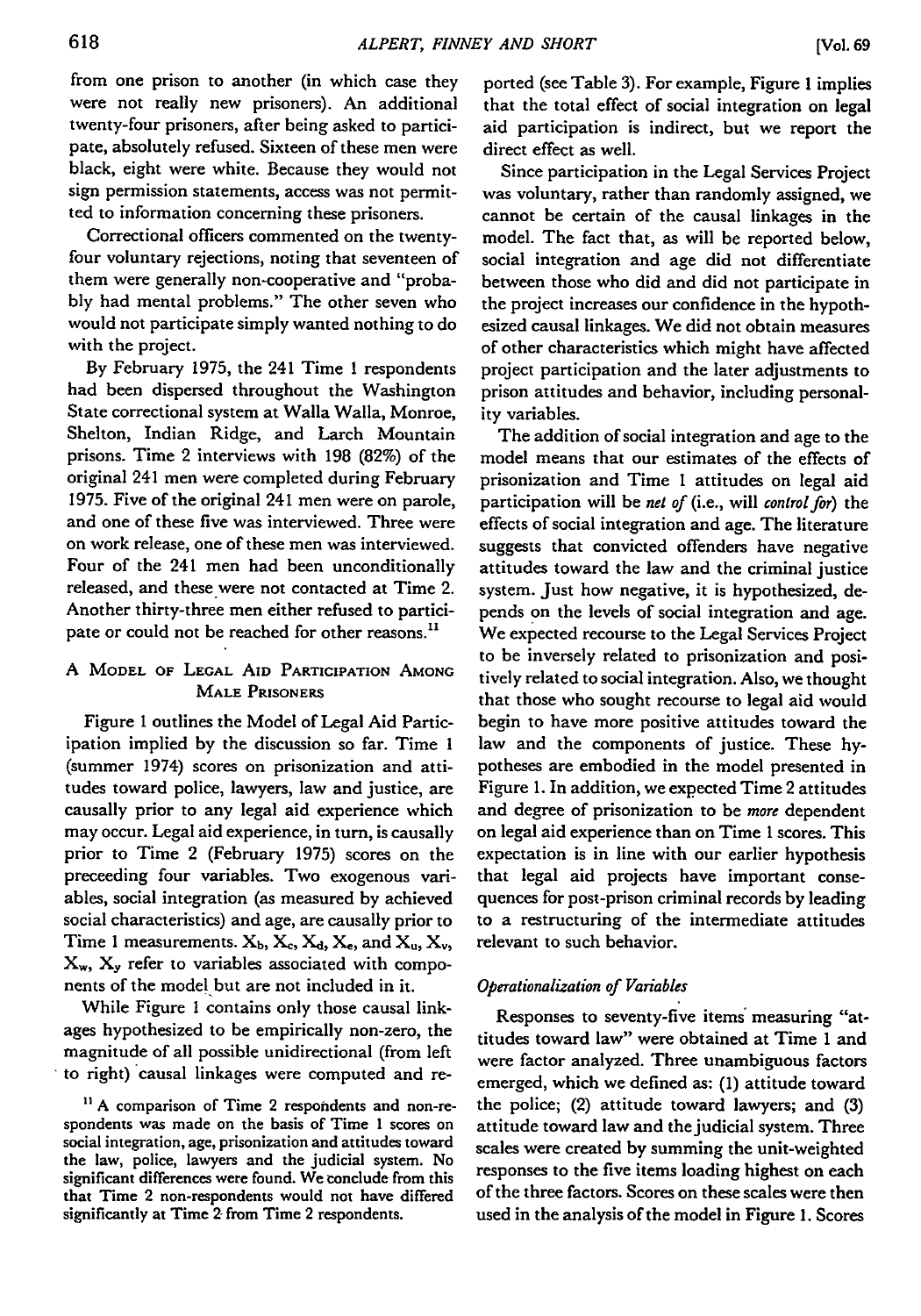

**FIGURE 1 MODEL OF LEGAL AID PARTICIPATION AMONG MALE PRISONERS.**

on these same fifteen items were obtained at Time 2.12

<sup>12</sup> For a discussion of the formation of the attitude scales, and their interpretation, see Alpert **&** Hicks, *Prisontrs' Attitudes Toward Components of the Legal and Judicial Systems,* 14 **CRIMINOLOGY** 461 (1977). A listing of the attitudinal items and their factor loadings includes:

| Factor 1: Police                                                                                        | Loading |
|---------------------------------------------------------------------------------------------------------|---------|
| Policemen are more loyal to the police<br>than to the citizens.                                         | .81     |
| Cops often carry a grudge against men<br>who get in trouble with the law and<br>treat them cruelly.     | .70     |
| Police hound ex-convicts.                                                                               | .68     |
| Policemen are just as crooked as the<br>people they arrest.                                             | .66     |
| Police put on a show by arresting peo-<br>ple.                                                          | .66     |
| Factor 2: Law and the Judicial System                                                                   |         |
| I believe in the use of force to over-<br>throw the law.                                                | .64     |
| Law is the enemy of freedom.                                                                            | .56     |
| Many of the people in prison are ac-<br>tually innocent of the crimes for<br>which they were convicted. | .54     |
| Laws are so often made for the benefit<br>of small selfish groups that a man<br>cannot respect the law. | .54     |
| On the whole, judges are honest.                                                                        | .54     |
|                                                                                                         |         |

*Prisonization* was measured **by** updating Garabedian's items.<sup>13</sup> Six hypothetical situations were constructed, to which prisoners and custody staff gave responses ranging from strongly agree to strongly disagree (1-5).<sup>14</sup> These items were unit weighted

|                                                           | Factor                                                                                                                                                                                                      |
|-----------------------------------------------------------|-------------------------------------------------------------------------------------------------------------------------------------------------------------------------------------------------------------|
| Factor 3: Lawyers                                         | Loading                                                                                                                                                                                                     |
| You can generally trust a lawyer.                         | .70                                                                                                                                                                                                         |
|                                                           | .64                                                                                                                                                                                                         |
| for me have done a good job.                              |                                                                                                                                                                                                             |
| Lawyers have made things worse for                        | .61                                                                                                                                                                                                         |
| me.                                                       |                                                                                                                                                                                                             |
| When a lawyer is appointed by the                         | .60                                                                                                                                                                                                         |
|                                                           |                                                                                                                                                                                                             |
| Lawyers are basically honest.                             | .60                                                                                                                                                                                                         |
|                                                           |                                                                                                                                                                                                             |
| the Prison Community, 11 SOCIAL PROBLEMS 139, 141 (1963). |                                                                                                                                                                                                             |
| <sup>14</sup> The hypothetical prisonization items were:  |                                                                                                                                                                                                             |
|                                                           |                                                                                                                                                                                                             |
| walks away from the supervising officer. Collins,         |                                                                                                                                                                                                             |
| an ex-con and old friend of Hill, pleads through          |                                                                                                                                                                                                             |
| the newspapers and radio for Hill to turn himself         |                                                                                                                                                                                                             |
| in. Hill should turn himself in.                          |                                                                                                                                                                                                             |
|                                                           | Most of the lawyers who have worked<br>court, he is generally on your side.<br><sup>13</sup> Garabedian, Social Roles and Processes of Socialization in<br>1. Convict Hill is out on a furlough release and |

2. Convict Johnson on work release gets busted and sent back to prison. Another con in the work release center, Dager, breaks into Johnson's room, takes his stereo and sells it. Dager is a sharp operator.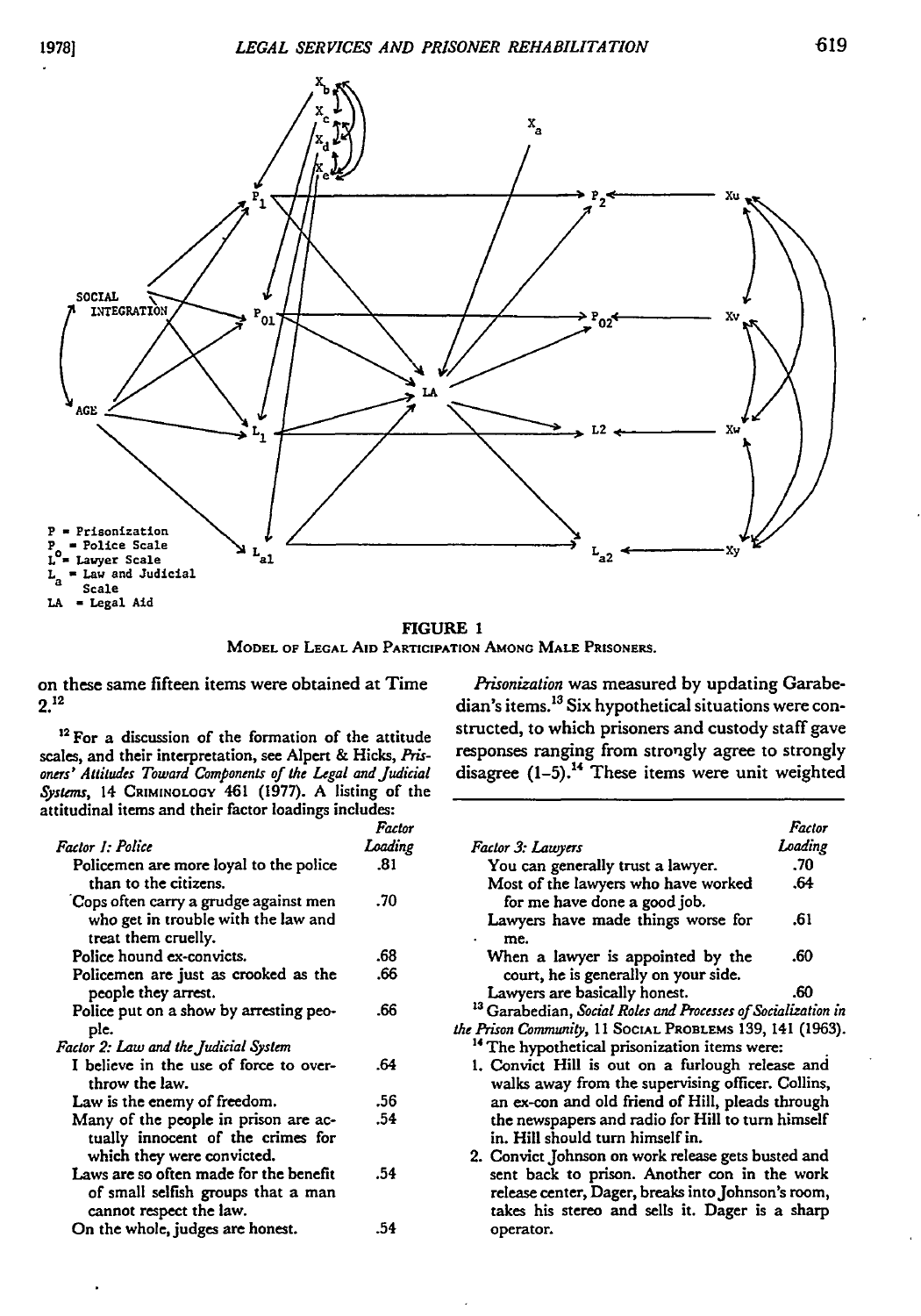and scale scores were computed **by** summing raw scores. A scale score of **6** indicates a very high degree of prisonization or a negative attitude. **A** score of **30** demonstrates a very high degree of normative consensus with staff or a positive attinorma<br>tude.<sup>15</sup>

*Social integration* was determined **by** combining measures of the following variables:

| 1. Marital    | $0 =$ not married             |
|---------------|-------------------------------|
| Status        | $1 =$ married                 |
| 2. Paternity  | $0 =$ no children             |
|               | $1 =$ children                |
| 3. Education  | $0 =$ did not complete high   |
|               | school                        |
|               | $1 =$ completed high school   |
| 4. Employment | $0 =$ not employed at time of |
|               | arrest                        |
|               | $1 =$ employed at time of     |
|               | arrest                        |
|               |                               |

- **3. A** con in the cafeteria picks up his dinner, takes several bites, figures it's unfit to eat, and dumps the rest of the tray in the garbage. An officer on duty views that as disruptive behavior and writes him up. The officer was only doing his **job.**
- 4. Johnson, a civilian, is friendly with Ellis, a parolee. Johnson notices that Ellis is rather upset and has been talking about pulling some robberies. Johnson figures that if Ellis doesn't get some help right away, he is likely to do something that will result in his return to the prison, so Johnson talks to Ellis' parole officer about the whole situation. Johnson was really doing the right thing.
- **5.** Correctional officer Brown discovers Officer Green is carrying some reds into the prison and receiving money from some of the convicts. **Offi-** cer Brown immediately reports all of his information to the captain. Officer Brown did the right thing.
- **6.** Two convicts, Smith and Jones, are very good friends. Smith has a small amount of dope that was brought in **by** a visitor. Smith tells Jones he thinks the officers are suspicious and asks Jones to keep the dope for a few days. Jones takes the dope and carefully hides it. Jones simply did what any friend should do.

<sup>15</sup> The distribution of custody staff responses was skewed in the direction of the lower end of the scale indicating a very high degree of normative consensus.

| Scale Score | Percentage of<br>Consensus | N   | z,  |
|-------------|----------------------------|-----|-----|
| $26 - 30$   | 83-100                     | 94  | 77  |
| $21 - 25$   | 63-79                      | 19  | 16  |
| $16 - 20$   | $42 - 58$                  | 7   | 6   |
| 11-15       | $21 - 38$                  | 2   |     |
| $00 - 10$   | $0 - 17$                   | 0   | o   |
| Total       |                            | 122 | 100 |

| 5. Family   | $0 =$ living without family    |
|-------------|--------------------------------|
| Integration | (wife or parents)              |
|             | $1 =$ living with family (wife |
|             | or parents)                    |

A score of 5 is defined as a high degree of social integration, while lower scores define a low degree of social integration.

*Age* is scored in years.

*Legal aid participation* is a dummy variable, scored "1" if the subject requested legal aid between summer 1974 and February 1975, and scored "0" if he did not request legal aid. We checked all files to see whether the inmates who reported using the project in fact did so, and whether those who reported not using it, in fact, did not. Prisoners' responses corresponded exactly with the data on file in this respect. Ninety-one of the 198 Time 2 subjects used the legal aid project.

#### *Findings*

Table 1 presents means and standard deviations on all variables included in the model for the 198 subjects on whom Time 1 and Time 2 data were collected, and for users and non-users of legal aid.

Table 2 contains zero-order correlation coefficients between all variables in the model.

Several attitude means changed from Time I to Time 2. Consistent with the theories of Wheeler<sup>16</sup> and Garabedian,<sup>17</sup> prisoners took on more of the prison culture during their first six months of confinement. Our data reveal mean changes from 18.85 at Time 1 to 17.77 at Time 2. Wheeler suggests that by a process of "negative selection" prisoners come to agree among themselves to oppose the conventional norms during the first few months of incarceration. Reinforcement of such selection leads to acquisition of prison culture. Incarceration poses many problems of adjustment.

The easiest way to adapt to prison is to conform to the norms of other prisoners, solving problems in ways which do not threaten the prisoners' infrastructure. Our data reveal a trend similar to those reported by Wheeler and Garabedian, but the change is slightly modified by exposure to the Legal Services Project, which somewhat curtails prisonization. The mean prisonization scores for those who did not take advantage of the Legal Services Project reveal a greater degree of change from Time 1 to Time 2. Users and non-users have similar means at Time 1, but scores differ slightly at Time 2.

**<sup>16</sup>**Wheeler, *supra* note **9. <sup>17</sup>**Garabedian, *supra* note **13.**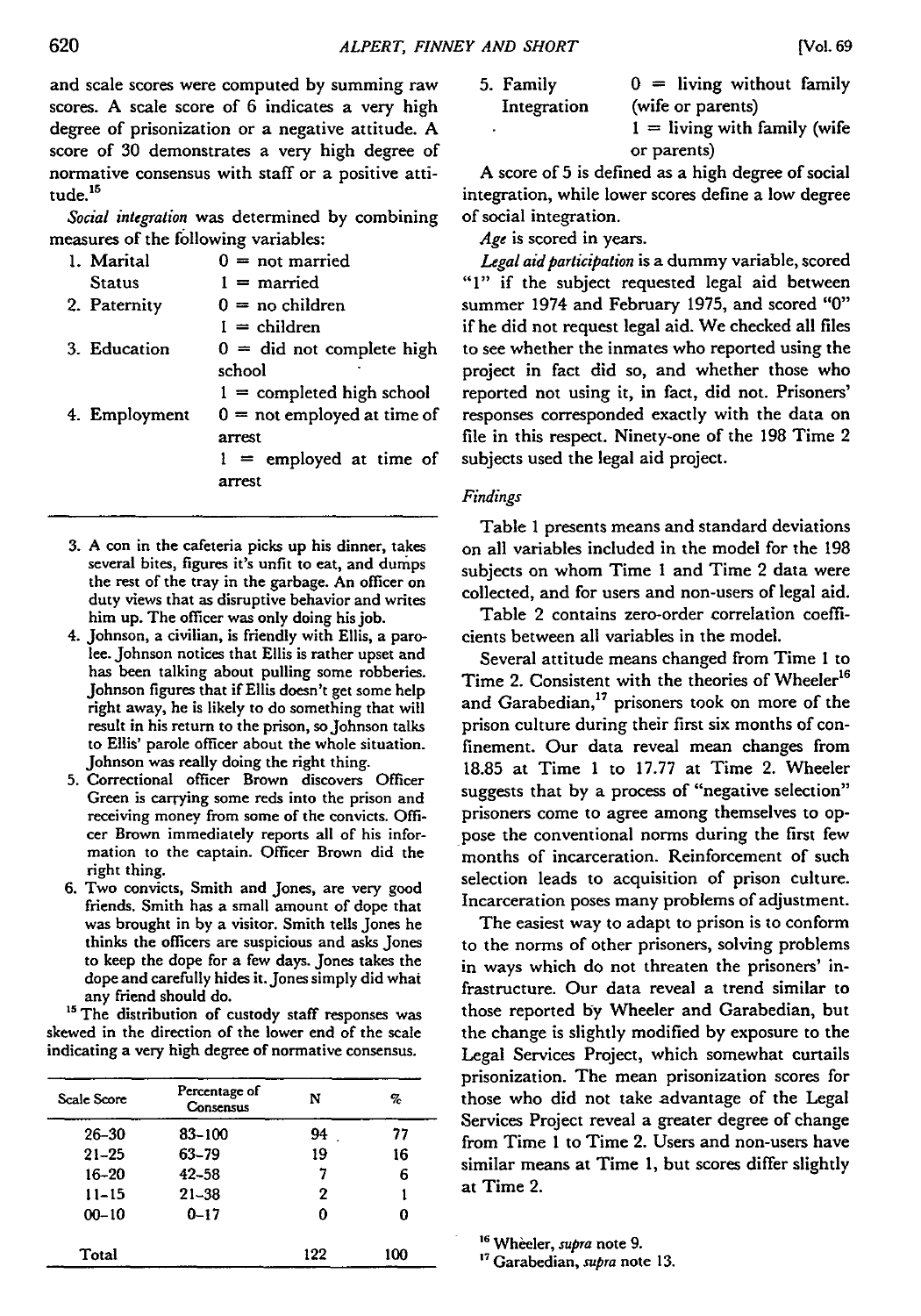#### TABLE **1**

|                                               |       | Means                   |           |      | <b>Standard Deviations</b> |           |
|-----------------------------------------------|-------|-------------------------|-----------|------|----------------------------|-----------|
| Variable                                      | All   | Users of Le-<br>gal Aid | Non-users | All  | Users of Le-<br>gal Aid    | Non-users |
| Social integration                            | 2.24  |                         |           | 1.21 |                            |           |
| Age                                           | 27.87 |                         |           | 9.90 |                            |           |
| Legal aid                                     | .46   |                         |           | .37  |                            |           |
| Prisonization-Time 1                          | 18.85 | 18.65                   | 19.01     | 4.11 | 3.89                       | 4.29      |
| Prisonization-Time 2                          | 17.77 | 17.17                   | 18.65     | 4.07 | 4.16                       | 4.02      |
| Police scale—Time 1                           | 12.49 | 12.51                   | 12.38     | 2.54 | 2.22                       | 2.79      |
| Police scale—Time 2                           | 15.75 | 16.77                   | 15.44     | 4.40 | 4.91                       | 4.02      |
| Lawyer scale-Time 1                           | 15.57 | 15.21                   | 15.89     | 3.44 | 3.38                       | 3.48      |
| Lawyer scale-Time 2                           | 12.23 | 13.81                   | 11.69     | 3.49 | 3.50                       | 3.48      |
| and judicial<br>Law<br>system<br>scale-Time 1 | 15.42 | 15.33                   | 15.52     | 2.70 | 3.18                       | 3.33      |
| and judicial<br>Law<br>system<br>scale-Time 2 | 15.88 | 17.84                   | 15.80     | 3.28 | 2.65                       | 2.73      |

**MEANS AND STANDARD** DEviATzoNs **FOR** TrME 2 **RESPONDENTS AND FOR** LEOAL **AID USER AND** NoN-UsER **SUB-GROUPINGS.\***

**\*** Data bases on **91** users of legal aid, **107** non-users, **198** total cases.

Attitudes toward the police are less negative after six months of incarceration than after the first few weeks (means shift from 12.490 to **15.747).** However, prisoners who used the legal aid project were more positive in their attitudes toward police (4.252 points) than those who did not participate **(3.059** points). Legal aid staff members who were interviewed suggested that this difference may reflect the fact that users of legal aid were told **by** project staff that they received fairer treatment from the police.

Consistent with increased prisonization, attitudes toward lawyers move in a negative direction from Time 1 to Time 2 (mean shift from 15.567 to 12.227). Informal observation suggests that an element in prison culture is the widely shared belief that prisoners do not receive adequate counsel. **All** prisoners in the study had benefit of counsel, but all were nonetheless imprisoned.

Prisoners relate stories of having received a "rotten deal" and of having realized that their lawyers were not as committed to their defense as they had originally thought. Prisoners who had used the project were reacting to their experience with lawyers prior to incarceration as well as to the Legal Services Project lawyers. After only six months, very few cases brought to the project had been settled or even brought to court. Many prisoners indicated that the lawyers told them that their problems could not be solved **by** the project. Others reported that the lawyers told them that only letters could be sent on their behalf. **In** spite of these limitations, users of legal aid were less embittered toward lawyers than were non-users at Time 2.

Table **I** also reveals that attitudes toward law and the judicial system became very slightly more positive at Time 2, and considerably more so among users than non-users of legal aid. The legal aid project attempted to dispel rumors, particularly with reference to law and the judicial system, and prisoners often were told about mistakes on the part of the police or prosecutor which might have won an acquittal. They were also made aware of the possible serious consequences of their criminal acts, extending beyond sentences actually received. At Time I, minimum sentences had not yet been set; they were, however, set by Time 2. Some, of course, received a greater sentence than they had expected and this was an embittering experience. Others received lighter sentences and this was a source of great relief and possible increased confidence in the system. On the one hand, prisoners felt that their lawyers, whom they had thought to be their advocates, failed because they were all convicted of serious offenses and incarcerated. On the other hand, most realized that the judicial system, including the Board of Prison Terms and Parole (which sets minimum sentences), could have been more harsh and that it still retained power over them. The legal aid lawyers apparently were able to inculcate somewhat more positive attitudes toward law and the legal system than was the case among prisoners who did not choose to use their services.

Table **3** presents path coefficients estimating the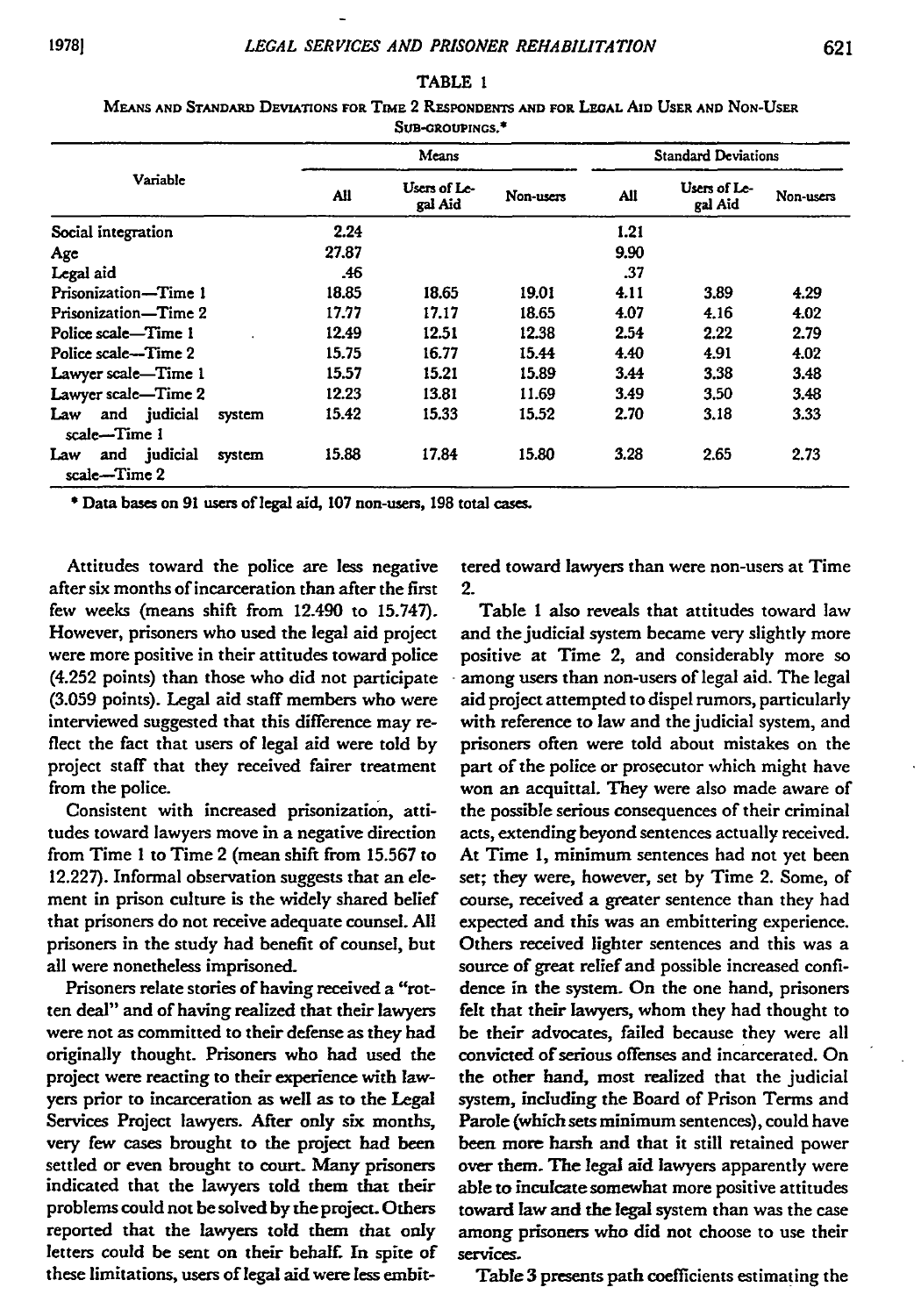|                                                                                                                                                                                                                                                                |                     |               |                         |                                | Zero Order Correlations Between all Variables in a Legal Aid Participation Among Male Prisoners                                                  |                              |                                                                                                                                               |                                                 |                                                              |                                                                |                                                                         |                                                                                                                 |                                                                                |                                                     |                                                                                        |
|----------------------------------------------------------------------------------------------------------------------------------------------------------------------------------------------------------------------------------------------------------------|---------------------|---------------|-------------------------|--------------------------------|--------------------------------------------------------------------------------------------------------------------------------------------------|------------------------------|-----------------------------------------------------------------------------------------------------------------------------------------------|-------------------------------------------------|--------------------------------------------------------------|----------------------------------------------------------------|-------------------------------------------------------------------------|-----------------------------------------------------------------------------------------------------------------|--------------------------------------------------------------------------------|-----------------------------------------------------|----------------------------------------------------------------------------------------|
|                                                                                                                                                                                                                                                                |                     |               | Social Inte-<br>gration | Åge                            | Legal Aid                                                                                                                                        | Prisoniza-<br>tion Time 1    | Prisonization<br>Time 2                                                                                                                       | Police Scale<br>Time 1                          |                                                              | Police Scale<br>Time 2                                         | Scale Time<br>Lawyer                                                    | Scale Time 2<br>Lawyer                                                                                          | Law & Ju-<br>dicial Sys-<br>tem Scale<br>Time 1                                |                                                     | Scale Time 2<br>Law & Judi-<br>cial System                                             |
| Law & judicial system<br>Law & judicial system<br>Prisonization-Time 2<br>Lawyer scale-Time 2<br>Prisonization-Time<br>Lawyer scale-Time<br>Police scale-Time 2<br>Police scale-Time<br>Social integration<br>scale-Time 2<br>scale-Time 1<br>Legal Aid<br>Åge |                     |               | 1.0000                  | .0656<br>1,0000                | .0453<br>,0592<br>1.0000                                                                                                                         | 1189<br>2309<br>.0281<br>880 | .0042<br>3722<br>1111<br>00001<br>0127                                                                                                        | 1205<br>3195<br>CISO.<br>D.000<br>.0203<br>0932 |                                                              | 0710<br>0319<br>7549<br>0167<br>1292<br>880<br>3471            | 1240<br>1083<br>.0162<br>.3235<br>.3637<br>$-0.0267$<br>.1588<br>1.0000 | .0314<br>4059<br>8740<br>.1703<br>8740<br>0234<br>0551<br>88<br>077                                             | 2003<br>2024<br>4574<br>.0308<br>5000<br>.0308<br>4806<br>,0807<br>.0875<br>88 |                                                     | 0119<br>.1142<br>1.0000<br>4197<br>.0023<br>,8587<br>8550<br>0109<br>9326<br>7660<br>3 |
|                                                                                                                                                                                                                                                                |                     |               |                         |                                |                                                                                                                                                  |                              | TABLE 3                                                                                                                                       |                                                 |                                                              |                                                                |                                                                         |                                                                                                                 |                                                                                |                                                     |                                                                                        |
|                                                                                                                                                                                                                                                                |                     |               |                         |                                | Coefficients of Variables in Standard Form, in Reduced Form and Structural Equations of a Model, of Legal Aid Participation Among Male Prisoners |                              |                                                                                                                                               |                                                 |                                                              |                                                                |                                                                         |                                                                                                                 |                                                                                |                                                     |                                                                                        |
|                                                                                                                                                                                                                                                                | Ā,                  | ڲؖ            | تہ                      | 7<br>تًد                       | Z                                                                                                                                                | ċ,                           | È,<br>c,                                                                                                                                      | ۹ë<br>Pë                                        | ڲۣ                                                           | L                                                              | 2                                                                       | 2<br>2                                                                                                          | ڻا                                                                             | ڐ                                                   | $L_{el}$                                                                               |
| ង្គុំ<br><u> ជំ 5</u>                                                                                                                                                                                                                                          | $1042$<br>$2241$    | ,0856<br>1148 | .1174<br>.1006          | - 0494<br>- 0625<br>1878<br>ği | 0429<br>$-0118$<br>$-.0645$<br>$-0235$<br>$-0224$<br>1116                                                                                        | $-0050$<br>$\frac{8}{2}$     | $-0716$<br>3777<br>.1326<br>1048<br>$rac{0315}{20}$<br>$-0489$<br>$-0780$<br><b>SSG</b><br>$-0304$<br>$-0294$<br><b>SS</b><br>$-0865$<br>1281 | .0734<br>$-0367$                                | 1072<br>1493<br>0348<br>$-0460$<br>$-0471$<br>$\overline{3}$ | $-0418$<br>1156<br>1573<br>$-0646$<br>$-0746$<br>$\frac{1}{8}$ | 6754<br>0264                                                            | $-0107$<br>ິ່ສຸ<br>.1876<br>$-0463$<br>$-0364$<br>$\overline{5}$<br>8<br>$\frac{8}{2}$<br>1780<br>Š<br>894<br>Ë | 0440<br>$-0.148$                                                               | $-0247$<br>$-0453$<br>.1153<br>$-0469$<br>330<br>ww | $1252$<br>$-0374$<br>332<br>14232<br>-0454<br>-0403<br><b>SSC</b>                      |
| Residual paths<br>R <sup>2</sup>                                                                                                                                                                                                                               | 9674<br><b>G641</b> | 9390<br>0218  | <b>9892</b><br>0255     | <b>9612</b><br>0761            | <b>SEE</b><br>0137<br>970<br>059                                                                                                                 | 9666<br><b>9002</b>          | 9138<br>1650<br>9877<br>0243                                                                                                                  | <b>SHIP</b><br>3                                | 9799<br>9839                                                 | 9135<br>3568<br><b>SS</b>                                      | 9966<br><b>S</b>                                                        | 8937<br>2013<br>$rac{4104}{ }$<br>9822<br>0.152                                                                 | <b>SBGS</b><br>$\overline{a}$                                                  | <b>SORS</b><br>$\frac{8}{5}$                        | 8969<br>Š                                                                              |
| $P = Prionization$<br>$P0 = Police scale.$                                                                                                                                                                                                                     |                     |               |                         |                                |                                                                                                                                                  |                              |                                                                                                                                               |                                                 |                                                              |                                                                |                                                                         |                                                                                                                 |                                                                                |                                                     |                                                                                        |

 $\frac{1}{4}z$ 

TABLE 2

622

## *ALPERT, FINNEY AND SHORT*

 $\ddot{\phantom{0}}$ 

[Vol. **69**

L' = Lawyer scale.<br>L<sub>a</sub> = Law and judicial system scale.<br>LA = Legal aid.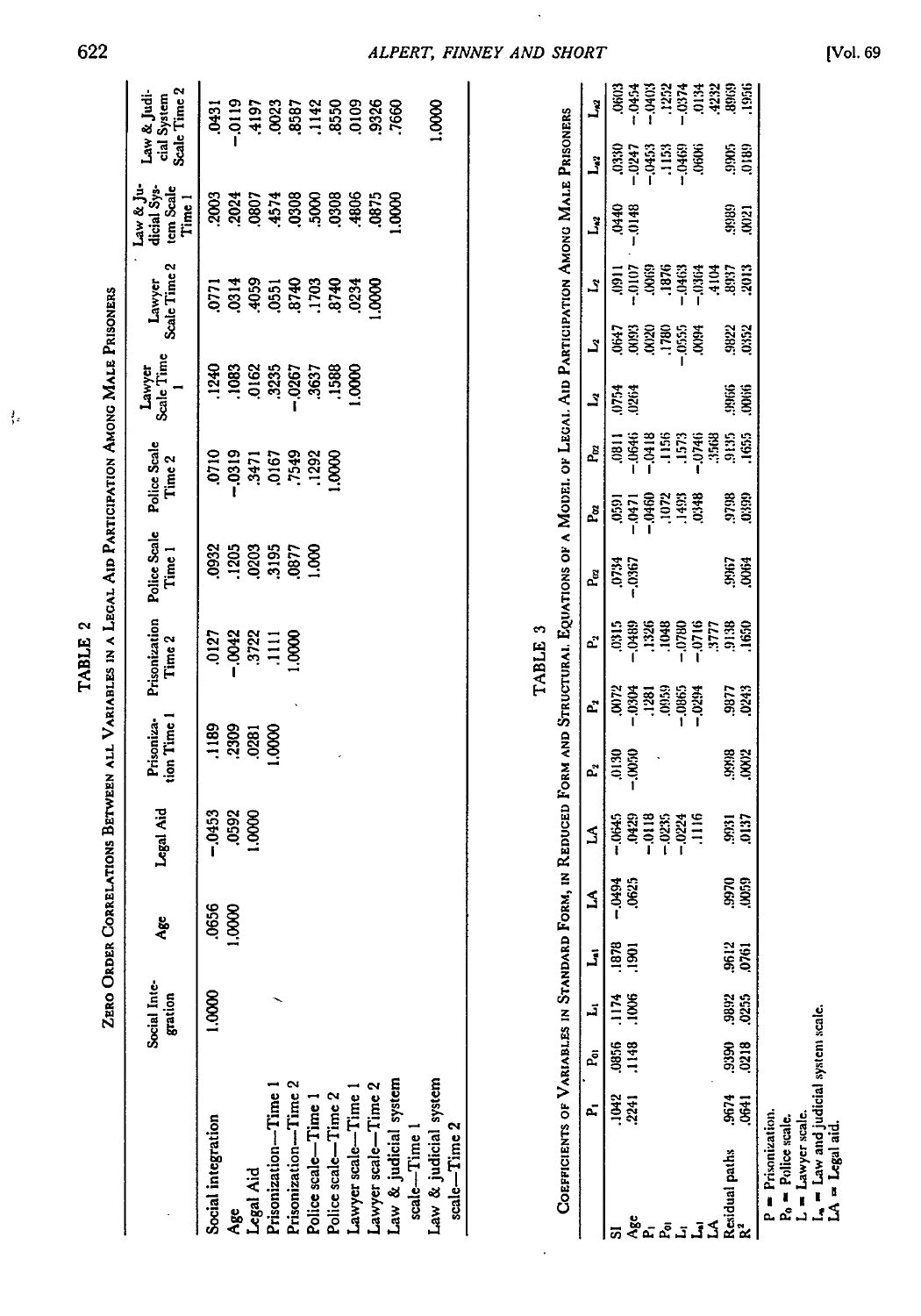| Depen-           | Predeter-                      | INTERPRETATIONS OF EFFECTS IN A MODEL OF LEGAL AID PARTICIPATION AMONG MALE PRISONERS |                         |          | <b>Indirect Effects Via</b> |          |          | Direct Ef- |
|------------------|--------------------------------|---------------------------------------------------------------------------------------|-------------------------|----------|-----------------------------|----------|----------|------------|
| able             | dent Vari- mined Var-<br>iable | <b>Total Effect</b>                                                                   | $\mathbf{P}_\mathbf{1}$ | $P_{01}$ | $L_1$<br>$\sim$             | $L_{11}$ | LA       | fects      |
| $P_1$            | SI                             | .1042                                                                                 |                         |          |                             |          |          | .1042      |
|                  | Age                            | .2241                                                                                 |                         |          |                             |          |          | .2241      |
| $P_{01}$         | SI                             | .0856                                                                                 |                         |          |                             |          |          | .0856      |
|                  | Age                            | .1148                                                                                 |                         |          |                             |          |          | .1148      |
| L                | SI                             | .1174                                                                                 |                         |          |                             |          |          | .1174      |
|                  | Age                            | .1006                                                                                 |                         |          |                             |          |          | .1006      |
| $L_{21}$         | SI                             | .1878                                                                                 |                         |          |                             |          |          | .1878      |
|                  | Age                            | .1901                                                                                 |                         |          |                             |          |          | .1901      |
| LA               | SI                             | $-.0494$                                                                              | $-.0012$                | $-.0020$ | $-.0027$                    | .0210    |          | $-.0645$   |
|                  | Age                            | .0625                                                                                 | $-.0026$                | $-.0027$ | $-.0023$                    | .0212    |          | .0489      |
|                  | $P_1$                          | $-.0118$                                                                              |                         |          |                             |          |          | $-.0118$   |
|                  | $P_{01}$                       | $-.0235$                                                                              |                         |          |                             |          |          | $-.0235$   |
|                  | $L_1$                          |                                                                                       |                         |          |                             |          |          | $-.0224$   |
|                  | $L_{nl}$                       | $-.0224$                                                                              |                         |          |                             |          |          | .1116      |
|                  |                                | .1116                                                                                 |                         |          |                             |          |          |            |
| $\mathbf{P_{2}}$ | SI                             | .0130                                                                                 | .0138                   | .0090    | $-.0092$                    | $-.0135$ | $-.0244$ | .0315      |
|                  | Age                            | $-.0050$                                                                              | .0297                   | .0120    | $-.0078$                    | $-.0136$ | .0185    | $-.0489$   |
|                  | $P_1$                          | .1281                                                                                 |                         |          |                             |          | $-.0045$ | .1326      |
|                  | $P_{01}$                       | .0959                                                                                 |                         |          |                             |          | $-.0089$ | .1048      |
|                  | L,                             | $-.0865$                                                                              |                         |          |                             |          | $-.0085$ | $-.0780$   |
|                  | $L_{a1}$                       | $-.0294$                                                                              |                         |          |                             |          | .0422    | $-.0716$   |
|                  | LΑ                             | .3777                                                                                 |                         |          |                             |          |          | .3777      |
| $P_{02}$         | SI                             | $.0734*$                                                                              | $-.0044$                | .0099    | .0185                       | $-.0140$ | $-.0230$ | .0811      |
|                  | Age                            | $-.0367*$                                                                             | $-.0094$                | .0133    | .0158                       | $-.0142$ | .0174    | $-.0646$   |
|                  | $P_{1}$                        | $-.0460$                                                                              |                         |          |                             |          | $-.0042$ | $-.0418$   |
|                  | $P_{01}$                       | .1072                                                                                 |                         |          |                             |          | $-.0084$ | .1156      |
|                  | L,                             | .1493                                                                                 |                         |          |                             |          | $-.0080$ | .1573      |
|                  | $L_{11}$                       | $-.0348$                                                                              |                         |          |                             |          | .0398    | $-.0746$   |
|                  | LA                             | .3568                                                                                 |                         |          |                             |          |          | .3568      |
| L <sub>2</sub>   | <b>SI</b>                      | $.0754*$                                                                              | .0007                   | .0161    | $-.0054$                    | $-.0068$ | $-.0265$ | .0911      |
|                  | Age                            | $.0264*$                                                                              | .0015                   | .0215    | $-.0047$                    | $-.0069$ | .0201    | $-.0107$   |
|                  | $P_1$                          | .0020                                                                                 |                         |          |                             |          | $-.0049$ | .0069      |
|                  | $P_{01}$                       | .1780                                                                                 |                         |          |                             |          | $-.0096$ | .1876      |
|                  | $L_1$                          | $-.0555$                                                                              |                         |          |                             |          | $-.0092$ | $-.0463$   |
|                  | $L_{21}$                       | .0094                                                                                 |                         |          |                             |          | .0458    | $-.0364$   |
|                  | LA                             | .4104                                                                                 |                         |          |                             |          |          | .4104      |
| $L_{22}$         | SI                             | .0440*                                                                                | $-.0042$                | .0107    | $-.0044$                    | .0025    | $-.0273$ | .0603      |
|                  | Age                            | $-.0148*$                                                                             | $-.0090$                | .0144    | $-.0038$                    | .0025    | .0207    | $-.0454$   |
|                  | P <sub>1</sub>                 | $-.0453$                                                                              |                         |          |                             |          | $-.0050$ | $-.0403$   |
|                  | $P_{01}$                       | .1153                                                                                 |                         |          |                             |          | $-.0099$ | .1252      |
|                  | Lı                             | -.0469                                                                                |                         |          |                             |          | $-.0095$ | $-.0374$   |
|                  | L.,                            | .0606                                                                                 |                         |          |                             |          | .0472    | .0134      |
|                  | LA                             | .4232                                                                                 |                         |          |                             |          |          | .4232      |

TABLE 4

\* Direct effects and indirect effects do not equal total effects due to rounding error **(<.007).**

 $\ddot{\phantom{a}}$ 

P **=** Prisonization.

Po **=** Police scale.

L **=** Lawyer scale.

 $L_a =$  Law and judicial system scale.

 $LA = Legal aid.$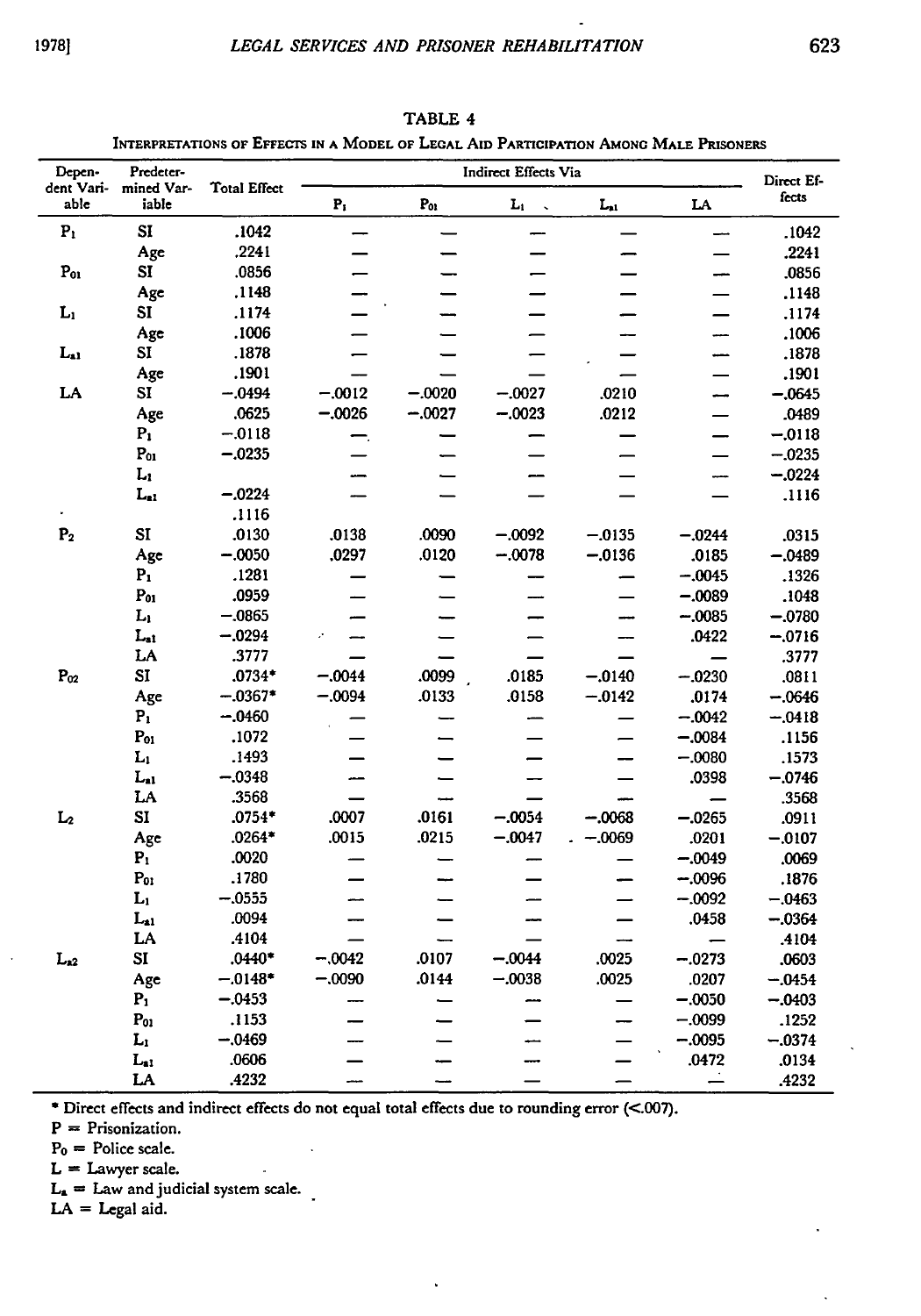parameters of the structural equations of our model of legal aid participation among male prisoners.'<sup>8</sup> Table 4 aids in interpretation of these coefficients by rearranging them so that total effects are decomposed into component direct and indirect effects.<sup>19</sup>

The major conclusion to be reached from Tables 3 and 4 regarding legal aid participation among male prisoners is that the model does not explain which prisoners used the project, but that it is successful in explaining certain attitudinal consequences for those who did. As Tables 3 and 4 reveal, only 1.37% of the variance in legal aid use is explained by the model. None of the six antecedent variables has a significant effect on legal aid. That is, knowing a prisoner's age, level of social integration, degree of prisonization and attitudes toward police, lawyers, law and the judicial system does not enable prediction of who will eventually make use of the legal aid project. Contrary to our expectations, most of the small total effects of age and social integration on legal aid are direct, rather than indirect, as Figure 1 hypothesizes. One variable, the effect of which might merit substantive interpretation, is attitude toward law and the judicial system (total effect  $= .1116$ ). As small as thiscoefficient is, it is our best predictor of legal aid participation. Not surprisingly, holding other variables constant, prisoners who enter the prison system with favorable attitudes toward the law and judicial system are slightly more likely than other prisoners to make use of the legal aid project.

The lack of association between social integration and Time **1** variables is perplexing. However, we are dealing with a "low integration" group in general, and at a time (just after trial and facing a period of incarceration) which is especially traumatic. It may be the case that these and other situational variables are overwhelming.

The more important conclusion is that participation in the legal aid project is a significant factor in producing positive changes in prisonization and in prisoners' attitudes toward police, lawyers, law and the judicial system.20 The effect of legal aid on

**<sup>18</sup>**For a discussion on simple recursive causal path models see Finney, *Indirect Effects in Path Analysis,* in Sociological Methods & Research 175 (1972); Heise, *Problems in Path Analysis and Causal Inference,* in Sociot.oc-**ICAL METHODOLOGY** 38 (E. Borgatta ed. 1969); Land, *Principals of.Path Analysis* in **SOCIOLOGICAL METHODOLOGY** 3 (E. Borgatta ed. 1969).

<sup>19</sup> Table 4 is based on a presentation format suggested by Alwin & Houses, *The Decomposition of Effects in Path Analysis,* 40 AM. Soc. REv. 37 (1975).

z'This is so despite the fact that for legal aid users mean prisonization scores are slightly higher at Time 2

prisonization (.3777) is almost three times as great as the effect of Time **1** prisonization levels (.1326). This means that we are much better able to predict adherence to prison norms six months after incarceration by knowing whether a prisoner participated in the legal aid project than we are by knowing how prisonized he was upon entering the institutional system.

Clearly, adherence to prison culture was affected by participation in the legal aid project. Informal observations and interviews suggest that prisoners who availed themselves of the project not only obtained advice on legal problems, but on other matters as well. As one prisoner stated:

Man, them lawyers they not only solved a beef, but they really talked to me and told me what was happening. No one came right out and told me how to act or what to do, but I sure got the feeling that just going along with everyone else in here is just about as bad as doing what I was doing on the streets. They didn't say so, but I realized that to make it in here I got to get along with guards too. And some of them ain't all bad. They just got a job to  $do.<sup>21</sup>$ 

The mere fact that a prisoner feels his legal problems are being dealt with reduces pressures and enhances non-prisonized adaptation to incarceration. This finding is consistent with data reported by Finkelstein<sup>22</sup> and with arguments of

than at Time 1 and mean attitude toward lawyers is less favorable at Time 2 than at Time **1.** The value of the structural coefficient (and our interpretation of legal aid's effects) is determined by *user-non-user* differences rather than *Time I-Time 2* differences. We thus find that legal aid's effect on prisonization is positive because users are less prisonized at Time 2 than are non-users. Similarly, we find that legal aid's effects on attitude toward lawyers is positive because users, are more favorable at Time 2 toward lawyers than **are** non-users. In addition it must be noted that the structural coefficients presented'in Tables .3 and 4 define net effects, so that Time **I** levels of prisonization and attitude toward lawyers, for example, are *held constant.* This means we interpret the coefficient as follows: Assuming all respondents had the *same level* of prisonization at Time **1,** what is the effect of legal aid on prisonization at Time 2? The positive coefficient means that users have higher scores *(i.e.,* are less prisonized) than non-users, and does not reflect mean Time **I-**Time 2 changes. In fact, *all* antecedent variables, not just prisonization or attitude toward lawyers are held constant.

**2I** Recorded interview -with a prisoner, February **27,** 1975.

2 M. FINKELSTEIN, PERspEcnVEs **'ON** PRISON **LEGAL** SERVICES (1971)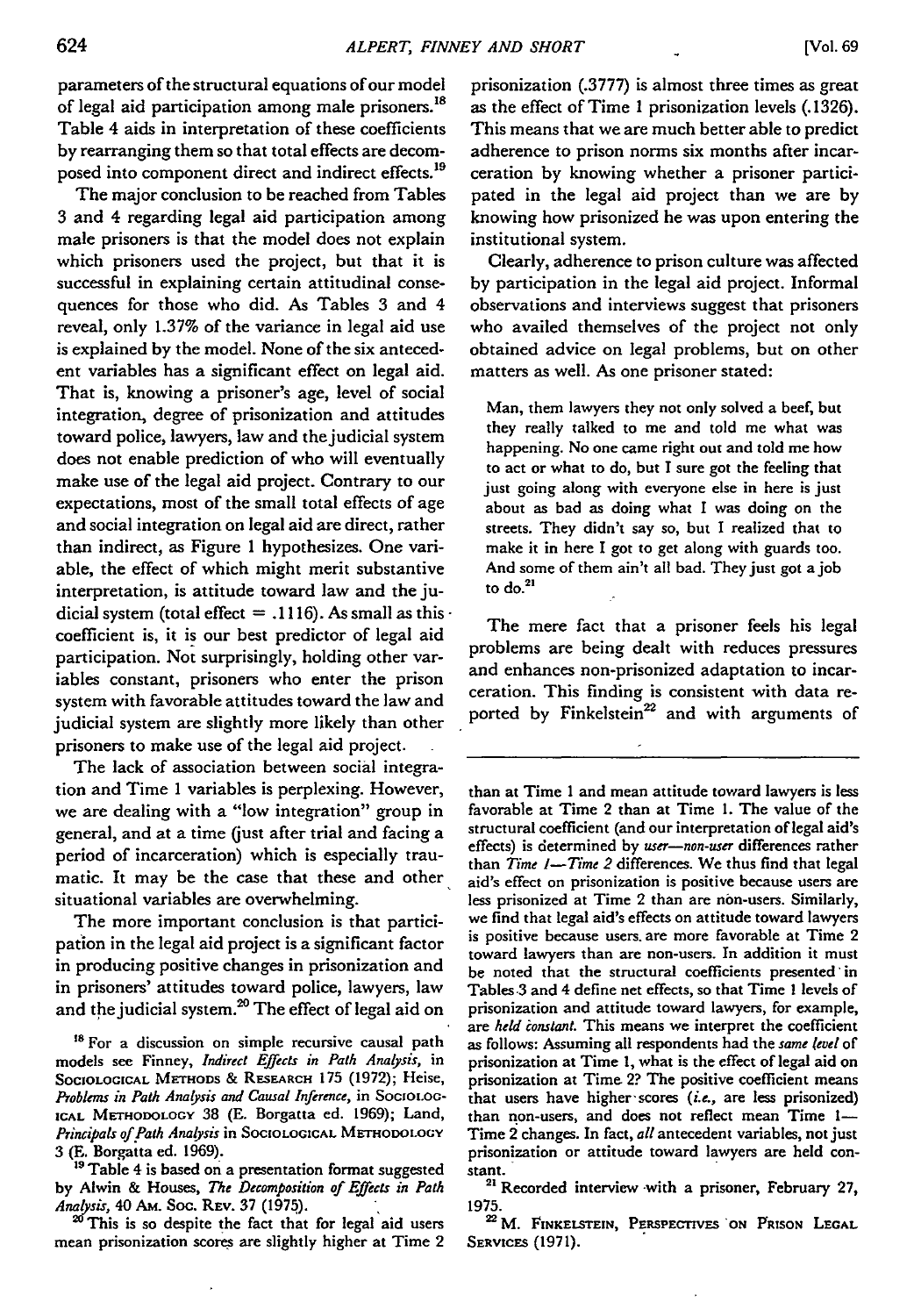#### TABLE **5**

**OFFICIAL INSTITUTIONAL** INFRACTIONS **AND** USE OF. THE **LEGAL AID** PROJEcT **DURING THE** FIRST Six **MoNTHs** OF

**INCARCERATION**

|                                                 | Prisoners |    | Infractions          |  |
|-------------------------------------------------|-----------|----|----------------------|--|
|                                                 | N         | N  | Per Prisoner Average |  |
| Prisoners who used the Legal Aid Project        | 91        | 36 | .40                  |  |
| Prisoners who did not use the Legal Aid Project | 107       | 61 | .63                  |  |
| Total                                           | 198       | 97 | .49                  |  |

others who have written on the topic. $23$  Once in prison, the ability to discuss legal matters with a knowledgeable person serves to mitigate the alienation from the institutions of justice so often found among prisoners. As another prisoner maintained:

When I first got to Shelton I was down on everything. I blamed the police for my problem, my lawyers for not defending me, and the whole fucking system for not being fair. Then I started hearing everybody else's problems and how they are all innocent and everyone outside has screwed them. I started thinking, how come all us innocent people are in here. When I met Mr. **- ....** (of the Legal Services Project) he made me start thinking. Cops are people, lawyers and judges, too. They got jobs to do. Some are all fucked up and will cheat you all day. But most, I guess, are like me: somewhat honest, somewhat dishonest. **I** guess that's what life is all about. Don't get me wrong. I still think I got the shaft, but not quite as far up as I did when I saw you last (six months ago).<sup>24</sup>

As suggested **by** this interview excerpt, the effects of legal aid on attitude toward police (p **=** .3568), attitude toward lawyers  $(p = .4104)$  and attitude toward law and the judicial system (p **= .4232)** also are substantial. Legal aid is directly responsible for explaining **12.73%** of the variance in attitude toward police, which is **76.9%** of the explainable variance.<sup>25</sup> Eighty-three and seven-tenths per cent of the variance in attitude toward police explained **by** the model is attributable directly to legal aid  $(p^2 = .1684)$ , as is 91.6% of the variance in attitudes toward law and the judicial system  $(p^2 = .1791)$ .

The main features of the project stand out in

<sup>23</sup> Jacob & Sharma, Justice After Trial, 18 U. KAN. L. REV. 493 (1970); Goldfarb & Singer, *Redressing Prisoners' Gdevances,* **<sup>39</sup>**Go. WAL **L. REv. 175 (1970);** Walsh, *Jailhouse Lawyers: The Texas Derent ofCorreaiReokes Their License, I* **CAP. U. L. REv.** 41 **(1972).** 2 Recorded interview with a prisoner, February **28,**

**1975,** Monroe Reformatory, Monroe, Washington.

 $2^5$ .1273 **-**  $p^2$  **=**  $(.3568)^2$  **×** 76.9% **=**  $(.1273$  **-.1655)** x 100.

their relationship to the formation of more positive attitudes: **1)** attorneys or paralegals helped to remove legal problems or settled disputes; and 2) they disseminated correct information to prisoners who were unsure of their rights or how to secure them. As one prisoner phrased it:

**I** learned a lot, from these legal aiders. He was straight with me. One problem **I** had really bothered me. He told me what was needed so I could solve it. When I asked him about a situation involving my belongings, he suggested that I forget it-it would cause more trouble than it was worth. **I** should just check it as a bad deal. Even that made me feel better-to finally know the outcome. Ya, it's a good project. **I** think he made me see more than my side to my beefs. $26$ 

Thus, in a variety of ways prisoners who participated in'the Legal Services Project increased their identification with conventional attitudes and values. The impact of the prison experience, as such, is suggested **by** the higher correlations among the attitudinal measures at Time 2 (Table 2) than at Time **1.** When first incarcerated, prisoners' attitudes toward prison situations, police, lawyers, law and the judicial system were only moderately correlated with one another. At Time 2, however, correlations among these scales were much higher. Legal aid emerges from this study as a major factor differentiating prisoners' attitudes in these areas.

Subsequent to testing of the model, data were obtained concerning infractions of institutional rules, including behavior which would be considered criminal outside the prison. We obtained official institutional records which revealed whether or not inmates had been convicted **by** a due process disciplinary hearing of misconduct punishable **by** institutional means including denial of good time, loss of privileges, extra work duty, reconsideration of custody classification, etc., or the filing of charges

2 Recorded interview with a prisoner, February **27, 1975,** Washington State Penitentiary, Walla Walla, Washington.